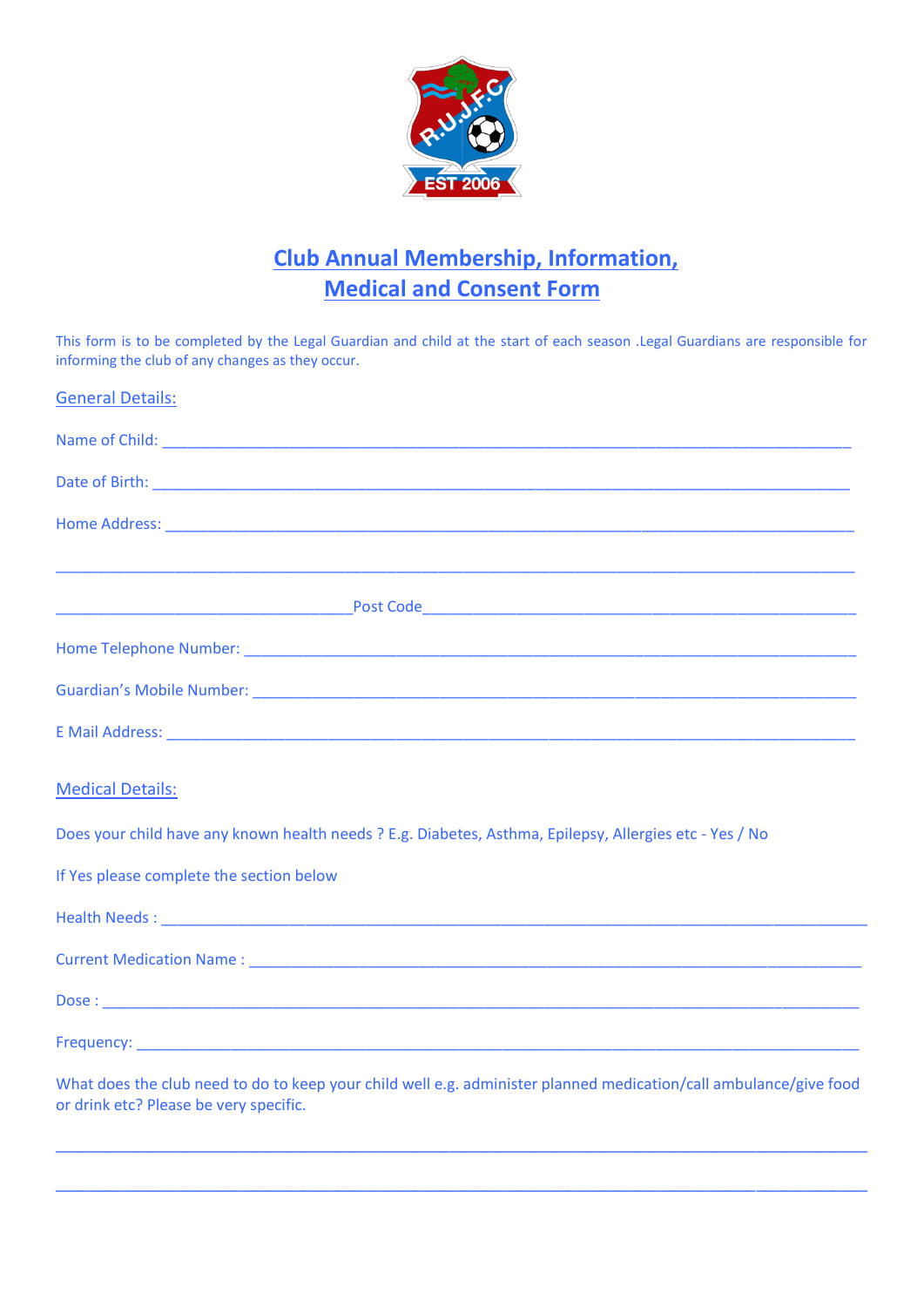

Do club members need any medical training other than First Aid to care for your child ? Yes / No

If Yes please specify:

Please note that should your child need to go to hospital it is the Guardians responsibility to accompany the child

\_\_\_\_\_\_\_\_\_\_\_\_\_\_\_\_\_\_\_\_\_\_\_\_\_\_\_\_\_\_\_\_\_\_\_\_\_\_\_\_\_\_\_\_\_\_\_\_\_\_\_\_\_\_\_\_\_\_\_\_\_\_\_\_\_\_\_\_\_\_\_\_\_\_\_\_\_\_\_\_\_\_\_\_\_\_\_\_\_\_\_\_\_\_\_

\_\_\_\_\_\_\_\_\_\_\_\_\_\_\_\_\_\_\_\_\_\_\_\_\_\_\_\_\_\_\_\_\_\_\_\_\_\_\_\_\_\_\_\_\_\_\_\_\_\_\_\_\_\_\_\_\_\_\_\_\_\_\_\_\_\_\_\_\_\_\_\_\_\_\_\_\_\_\_\_\_\_\_\_\_\_\_\_\_\_\_\_\_\_\_

\_\_\_\_\_\_\_\_\_\_\_\_\_\_\_\_\_\_\_\_\_\_\_\_\_\_\_\_\_\_\_\_\_\_\_\_\_\_\_\_\_\_\_\_\_\_\_\_\_\_\_\_\_\_\_\_\_\_\_\_\_\_\_\_\_\_\_\_\_\_\_\_\_\_\_\_\_\_\_\_\_\_\_\_\_\_\_\_\_\_\_\_\_\_\_\_

Does your child have any communication needs ? e.g. hearing impairment / Dyslexia etc Yes / No

If Yes please specify:

Does your child have any dietary requirements that we need to know about Yes / No

## Other Details:

Images: At times the club may wish to take photo's or video's of the team or individuals in it. We adhere to the FA guidelines to ensure these are safe and respectful and used solely for the purposes they are intended for, which is promotion and celebration of activities of the club. Is this acceptable to you ? Yes / No

Travel : It is the Parent's or Guardians responsibility to transport their children to and from Matches / Training. Should this not be possible it may be necessary for the Manager or another Club Official to transport your child.

Is this acceptable to you ? Yes / No was a set of the set of the set of the set of the set of the set of the set of the set of the set of the set of the set of the set of the set of the set of the set of the set of the set

Remote Supervision: There may be occasions when your child is involved in planned non-football activities. Players will only be permitted to participate in these activities if they are considered suitable and have a good record of behaviour. You will be informed of any such activity prior to the event.

Water based activities: There may be occasions when your child has the chance to be involved in planned and structured swimming activities. On these occasions appropriate supervision including lifeguard cover will be provided.

| I confirm that my child can swim 50 metres     | Yes / No |
|------------------------------------------------|----------|
| I confirm that my child is confident in a pool | Yes / No |

No activity will take place in the Sea or open water.